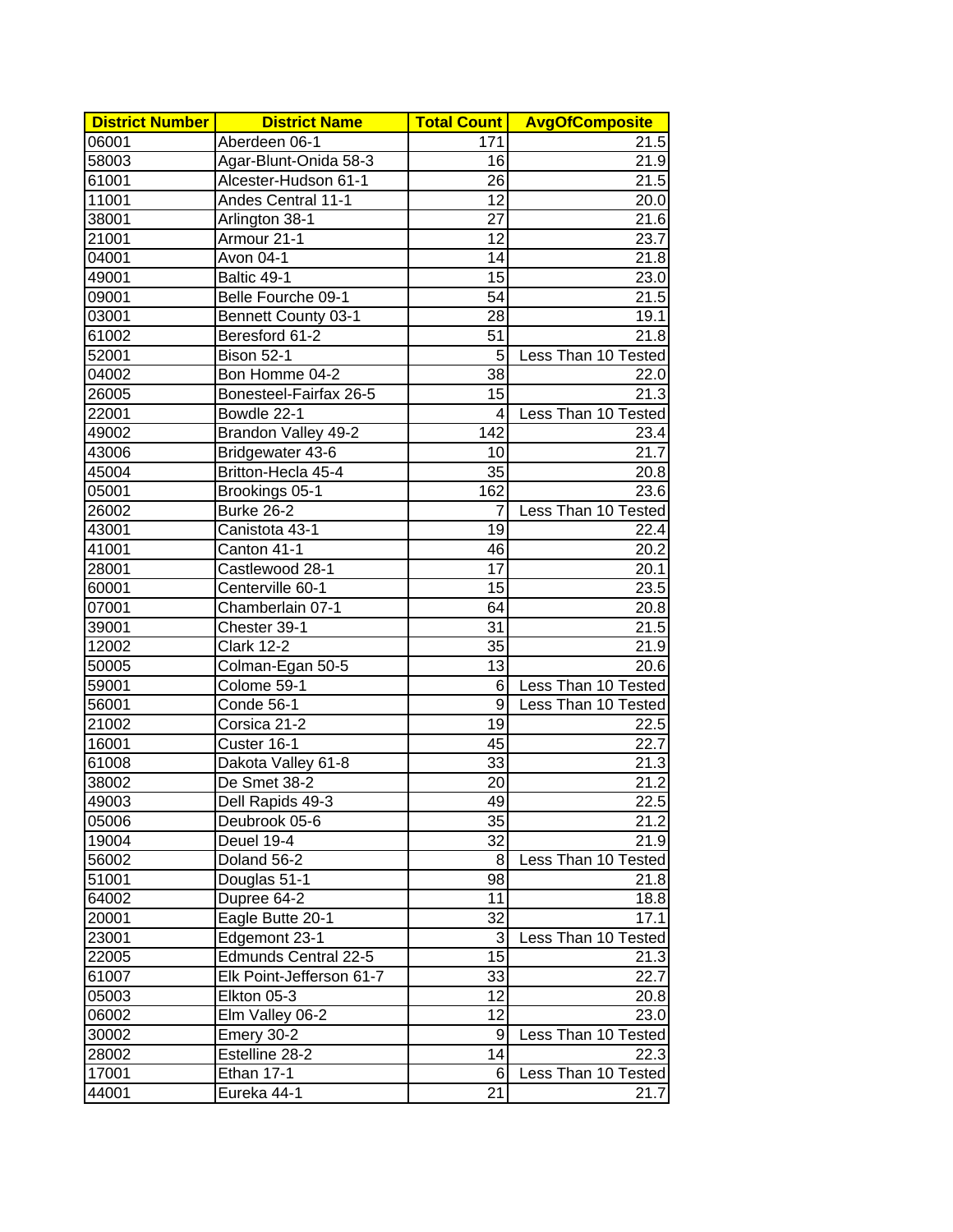| 46002          | Faith 46-2                | 17              | 21.2                       |
|----------------|---------------------------|-----------------|----------------------------|
| 24002          | Faulkton 24-2             | 18              | 22.1                       |
| 50003          | Flandreau 50-3            | 34              | 22.6                       |
| 14001          | Florence 14-1             | 14              | 21.4                       |
| 33001          | Freeman 33-1              | 18              | 22.6                       |
| 49004          | Garretson 49-4            | 25              | 22.3                       |
| 63001          | Gayville-Volin 63-1       | 16              | 19.1                       |
| 11002          | Geddes 11-2               | 9               | Less Than 10 Tested        |
| 53001          | Gettysburg 53-1           | 22              | 21.0                       |
| 25003          | Grant-Deuel 25-3          | 15              | 20.4                       |
| 26004          | Gregory 26-4              | 22              | 21.0                       |
| 06003          | Groton 06-3               | 37              | 22.5                       |
| 27001          | Haakon 27-1               | $\overline{15}$ | 22.2                       |
| 28003          | Hamlin 28-3               | 31              | 22.0                       |
| 30001          | Hanson 30-1               | 11              | 18.3                       |
| 31001          | Harding County 31-1       | 14              | 22.4                       |
| 41002          | Harrisburg 41-2           | 41              | 22.1                       |
| 32001          | Harrold 32-1              | 3               | Less Than 10 Tested        |
| 14002          | Henry 14-2                | 8               | Less Than 10 Tested        |
| 10001          | Herreid 10-1              | 15              | 18.7                       |
| 51002          | Hill City 51-2            | 35              | 21.3                       |
| 23002          | Hot Springs 23-2          | 35              | 21.9                       |
| 53002          | Hoven 53-2                | 14              | 21.9                       |
| 48003          |                           | 31              | 21.0                       |
|                | Howard 48-3               | 9               |                            |
| 60002          | Hurley 60-2<br>Huron 02-2 | 121             | Less Than 10 Tested        |
| 02002<br>34001 |                           | 13              | 21.8<br>$\overline{2}$ 2.6 |
|                | Hyde 34-1                 | 24              | 22.1                       |
| 22003          | Ipswich 22-3              | 16              |                            |
| 63002          | Irene 63-2                | 11              | 19.5<br>20.7               |
| 02003          | Iroquois 02-3             |                 |                            |
| 20002          | Isabel 20-2               | 10<br>12        | 23.4                       |
| 37003          | Jones County 37-3         | 19              | 21.3<br>20.9               |
| 35001          | Kadoka 35-1               | $\overline{1}3$ | 20.2                       |
| 07002          | Kimball 07-2              | 14              | 20.9                       |
| 38003          | Lake Preston 38-3         |                 |                            |
| 45002          | Langford 45-2             | 8               | Less Than 10 Tested        |
| 40001          | Lead-Deadwood 40-1        | 42<br>24        | 21.4<br>20.8               |
| 52002          | Lemmon 52-2               |                 |                            |
| 41004          | Lennox 41-4               | 70              | 20.6                       |
| 44002          | Leola 44-2                | 11              | 21.3                       |
| 42001          | Lyman 42-1                | 20              | 22.3                       |
| 39002          | Madison Central 39-2      | 68              | 23.0                       |
| 60003          | Marion 60-3               | 15              | 21.5                       |
| 43007          | McCook Central 43-7       | 29              | 22.0                       |
| 15001          | McIntosh 15-1             | 18              | 18.8                       |
| 15002          | McLaughlin 15-2           | 16              | 18.4                       |
| 46001          | Meade 46-1                | 111             | 21.3                       |
| 33002          | Menno 33-2                | 10              | 20.2                       |
| 27002          | Midland 27-2              | 3               | Less Than 10 Tested        |
| 25004          | Milbank 25-4              | 76              | 22.8                       |
| 29001          | Miller 29-1               | $\overline{37}$ | 22.5                       |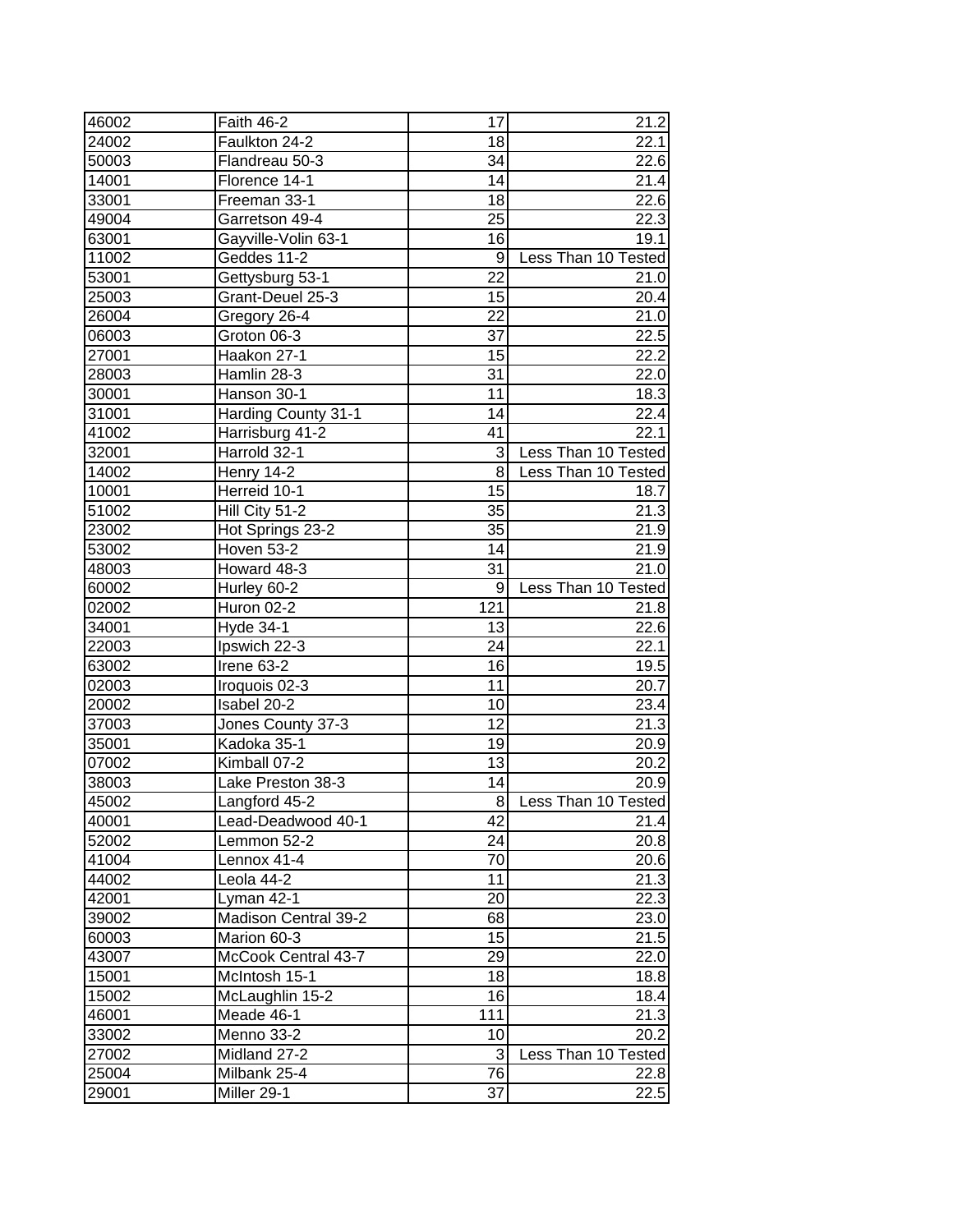| 17002 | Mitchell 17-2                  | 143             | 22.5                |
|-------|--------------------------------|-----------------|---------------------|
| 62003 | Mobridge 62-3                  | 29              | 21.7                |
| 43002 | Montrose 43-2                  | 21              | 21.0                |
| 17003 | Mount Vernon 17-3              | 21              | 20.9                |
| 51003 | New Underwood 51-3             | 16              | 19.6                |
| 09002 | Newell 09-2                    | 26              | 22.4                |
| 56003 | Northwestern 56-3              | 19              | 21.5                |
| 23003 | Oelrichs 23-3                  | 1               | Less Than 10 Tested |
| 39005 | Oldham-Ramona 39-5             | 9               | Less Than 10 Tested |
| 60004 | Parker 60-4                    | 32              | 21.6                |
| 33003 | Parkston 33-3                  | 37              | 21.4                |
| 32002 | Pierre 32-2                    | 153             | 22.6                |
| 01001 | Plankinton 01-1                | 9               | Less Than 10 Tested |
| 11003 | Platte 11-3                    | 17              | 23.5                |
| 10002 | Pollock 10-2                   | 7               | Less Than 10 Tested |
| 51004 | Rapid City 51-4                | 527             | 21.9                |
| 56004 | Redfield 56-4                  | 34              | 22.5                |
| 54004 | Rosholt 54-4                   | 11              | 22.5                |
| 18002 | Roslyn 18-2                    | 11              | 18.8                |
| 39004 | Rutland 39-4                   |                 | Less Than 10 Tested |
| 55005 | Sanborn Central 55-5           | 11              | 23.7                |
| 04003 | Scotland 04-3                  | 10              | 22.6                |
| 62005 | Selby 62-5                     | 15              | 21.2                |
| 49005 | Sioux Falls 49-5               | 826             | 22.8                |
| 05005 | Sioux Valley 05-5              | 38              | 22.3                |
| 54002 | Sisseton 54-2                  | 52              | 19.9                |
| 15003 | Smee 15-3                      | 11              | 15.5                |
| 14003 | South Shore 14-3               | 5               | Less Than 10 Tested |
| 40002 | Spearfish 40-2                 | 95              | 22.7                |
| 57001 | <b>Stanley County 57-1</b>     | 15              | 21.1                |
| 01002 | Stickney 01-2                  | 12              | 24.2                |
| 54006 | Summit 54-6                    | 9               | Less Than 10 Tested |
| 20003 | Timber Lake 20-3               | 19              | 20.4                |
| 66001 | Todd County 66-1               | 39              | 16.8                |
| 33005 | Tripp-Delmont 33-5             | 10              | $\overline{2}2.0$   |
| 49006 | Tri-Valley 49-6                | $\overline{39}$ | 21.5                |
| 56005 | Tulare 56-5                    | 18              | 20.8                |
| 13001 | Vermillion 13-1                | 64              | 22.5                |
| 60005 | Viborg 60-5                    | 10              | 18.5                |
| 11004 | Wagner 11-4                    | 33              | 19.6                |
| 13002 | Wakonda 13-2                   | 8               | Less Than 10 Tested |
| 51005 | Wall 51-5                      | 22              | 20.2                |
| 06005 | Warner 06-5                    | 19              | 22.9                |
| 14004 | Watertown 14-4                 | 193             |                     |
|       |                                | 16              | 22.3                |
| 18003 | Waubay 18-3                    |                 | 19.2                |
| 14005 | Waverly 14-5                   | 6               | Less Than 10 Tested |
| 18004 | Webster 18-4                   | 30              | 21.1                |
| 36002 | <b>Wessington Springs 36-2</b> | 19              | 21.4                |
| 49007 | West Central 49-7              | 55              | 21.6                |
| 01003 | White Lake 01-3                | 12              | 22.3                |
| 47001 | <b>White River 47-1</b>        | $\overline{14}$ | 19.1                |